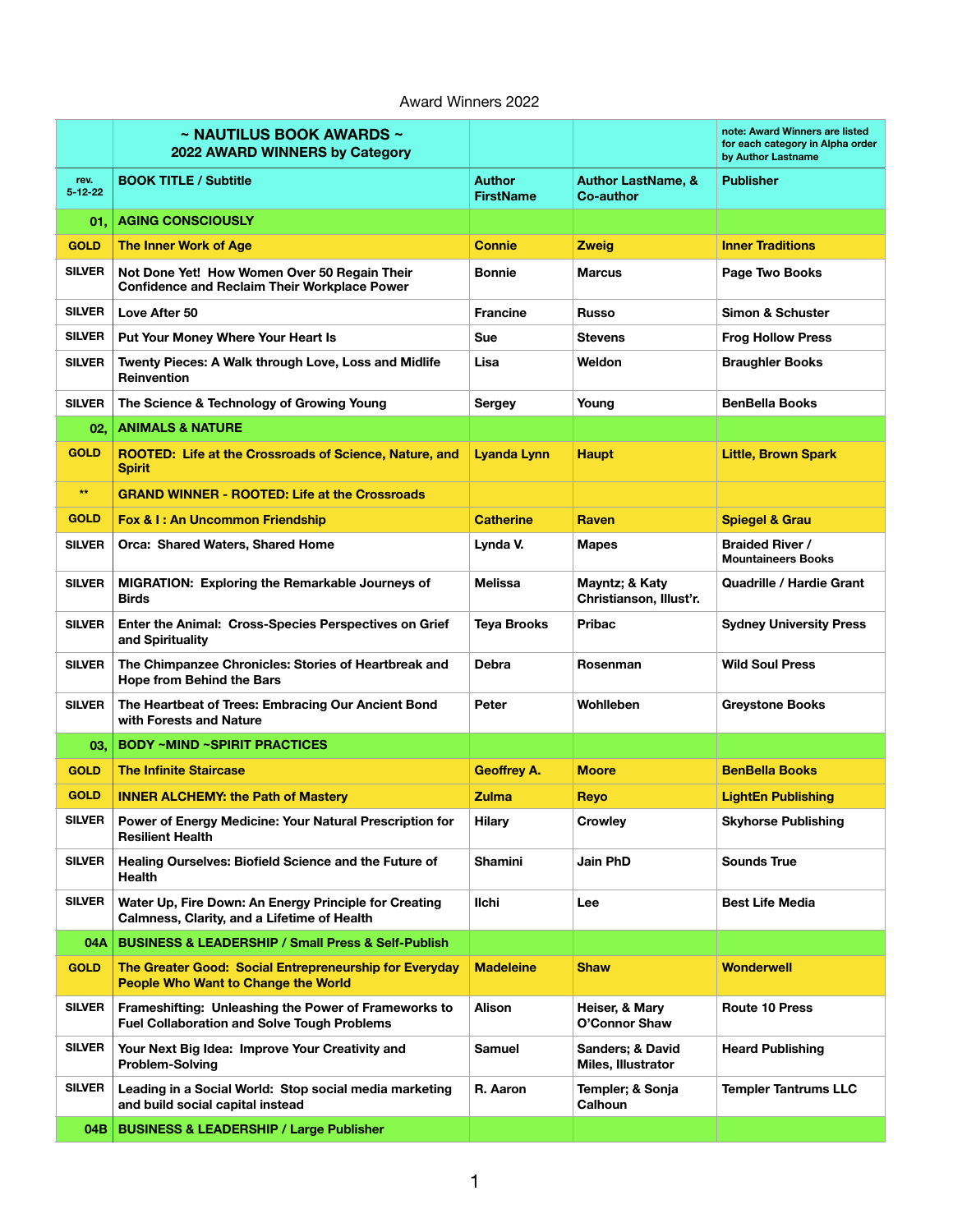|               | $\sim$ NAUTILUS BOOK AWARDS $\sim$<br>2022 AWARD WINNERS by Category                                                                        |                                   |                                                                          | note: Award Winners are listed<br>for each category in Alpha order<br>by Author Lastname |
|---------------|---------------------------------------------------------------------------------------------------------------------------------------------|-----------------------------------|--------------------------------------------------------------------------|------------------------------------------------------------------------------------------|
| <b>GOLD</b>   | <b>Boundless Leadership: The Breakthrough Method to</b><br><b>Realize Your Vision, Empower Others &amp; Ignite Positive</b><br>Change       | Joe                               | Loizzo; & Elazar Aslan                                                   | <b>Shambhala Publications</b>                                                            |
| <b>GOLD</b>   | <b>Mission Economy: A Moonshot Guide to Changing</b><br><b>Capitalism</b>                                                                   | <b>Mariana</b>                    | <b>Mazzucato</b>                                                         | <b>Harper Business</b>                                                                   |
| <b>SILVER</b> | Anxiety at Work: 8 Strategies to Help Teams Build<br><b>Resilience</b>                                                                      | Adrian                            | <b>Gostick, &amp; Chester</b><br><b>Elton</b>                            | <b>Harper Business</b>                                                                   |
| <b>SILVER</b> | <b>Redefining Rich</b>                                                                                                                      | <b>Shannon</b>                    | Hayes                                                                    | <b>BenBella Books</b>                                                                    |
| <b>SILVER</b> | Lead, Care, Win: How to Become a Leader Who Matters                                                                                         | Dan                               | <b>Pontefract</b>                                                        | <b>Figure 1 Publishing</b>                                                               |
| <b>SILVER</b> | The Full Body Yes: Change Your Work and Your World<br>from the Inside Out                                                                   | Scott                             | Shute                                                                    | Page Two Books                                                                           |
| <b>SILVER</b> | Mindfulness without the Bells & Beads: Unlocking<br>Exceptional Performance, Leadership, and Well-being for<br><b>Working Professionals</b> | <b>Clif</b>                       | Smith                                                                    | Wiley                                                                                    |
| 05,           | <b>CREATIVITY &amp; INNOVATION</b>                                                                                                          |                                   |                                                                          |                                                                                          |
| <b>GOLD</b>   | <b>Purposeful Memoir as a Quest for a Thriving Future:</b><br><b>Inspiration for Writers &amp; Seekers</b>                                  | Jennifer                          | <b>Browdy PhD</b>                                                        | <b>Green Fire Press</b>                                                                  |
| <b>GOLD</b>   | <b>Mystical Stitches</b>                                                                                                                    | <b>Christi</b>                    | <b>Johnson</b>                                                           | <b>Storey Publishing</b>                                                                 |
| <b>SILVER</b> | <b>Wide Open Writing: Embrace Your Creative Genius</b>                                                                                      | <b>Nancy</b>                      | Coleman                                                                  | <b>WOW Rising / Minerva</b><br><b>Rising Press</b>                                       |
| <b>SILVER</b> | Will Write for Food: Pursue Your Passion and Bring Home<br>the Dough Writing Recipes                                                        | <b>Dianne</b>                     | Jacob                                                                    | <b>Hachette Go</b>                                                                       |
| <b>SILVER</b> | <b>Syncreate: A Guide to Navigating the Creative Process</b><br>for Individuals, Teams, and Communities                                     | <b>Melinda</b>                    | Rothouse, & Charlotte<br><b>Gullick: Dreux</b><br>Carpenter, Illust'r.   | <b>Mandorla Books</b>                                                                    |
| 06,           | <b>ECOLOGY &amp; ENVIRONMENT</b>                                                                                                            |                                   |                                                                          |                                                                                          |
| <b>GOLD</b>   | <b>Thicker Than Water: Quest for Solutions to the Plastic</b><br><b>Crisis</b>                                                              | <b>Erica</b>                      | <b>Cirino</b>                                                            | <b>Island Press</b>                                                                      |
| <b>GOLD</b>   | <b>KINSHIP: Belonging in a World of Relations (5 vol. set)</b>                                                                              | <b>Gavin</b>                      | Van Horn, Robin Wall<br>Kimmerer, & John<br><b>Hausdoerffer, editors</b> | <b>Center for Humans and</b><br><b>Nature</b>                                            |
| $**$          | SPECIAL HONORS AS BEST ANTHOLOGY: KINSHIP                                                                                                   |                                   |                                                                          |                                                                                          |
| <b>SILVER</b> | Wetlands in a Dry Land: More-Than-Human Histories of<br><b>Australia's Murray-Darling Basin</b>                                             | Emily                             | O'Gorman                                                                 | Univ. of Washington Press                                                                |
| <b>SILVER</b> | Back to Earth: What Life in Space Taught Me About Our<br>Home Planet - and Our Mission                                                      | <b>Astronaut</b><br><b>Nicole</b> | Stott                                                                    | <b>Hachette Book Group</b>                                                               |
| <b>SILVER</b> | Homewaters: A Human and Natural History of Puget<br>Sound                                                                                   | David B.                          | <b>Williams</b>                                                          | <b>Univ. of Washington Press</b>                                                         |
| <b>SILVER</b> | 100 Plants to Feed the Monarch                                                                                                              |                                   | <b>Xerces Society, OR</b>                                                | <b>Storey Publishing</b>                                                                 |
| 07A           | <b>FICTION / Self-Pub, Small Press</b>                                                                                                      |                                   |                                                                          |                                                                                          |
| <b>GOLD</b>   | <b>Little Hours</b>                                                                                                                         | Lil                               | Copan                                                                    | <b>One Bird Books</b>                                                                    |
| <b>GOLD</b>   | <b>My Good Son</b>                                                                                                                          | Yang                              | <b>Huang</b>                                                             | <b>Univ. New Orleans Press</b>                                                           |
| <b>SILVER</b> | <b>Shoal Water</b>                                                                                                                          | <b>Kip Robinson</b>               | Greenthal                                                                | <b>Homebound Publications</b>                                                            |
| <b>SILVER</b> | A Girl Called Rumi                                                                                                                          | Ari                               | Honarvar                                                                 | <b>Forest Ave Press</b>                                                                  |
| <b>SILVER</b> | Hello, Rest of My Life                                                                                                                      | Rick                              | Lenz                                                                     | <b>Chromodroid Press</b>                                                                 |
| <b>SILVER</b> | Jaguar Paloma & the Caketown Bar                                                                                                            | Jess                              | Wells                                                                    | <b>Mirador Publishing</b>                                                                |
| 07B           | <b>FICTION / Large Publisher</b>                                                                                                            |                                   |                                                                          |                                                                                          |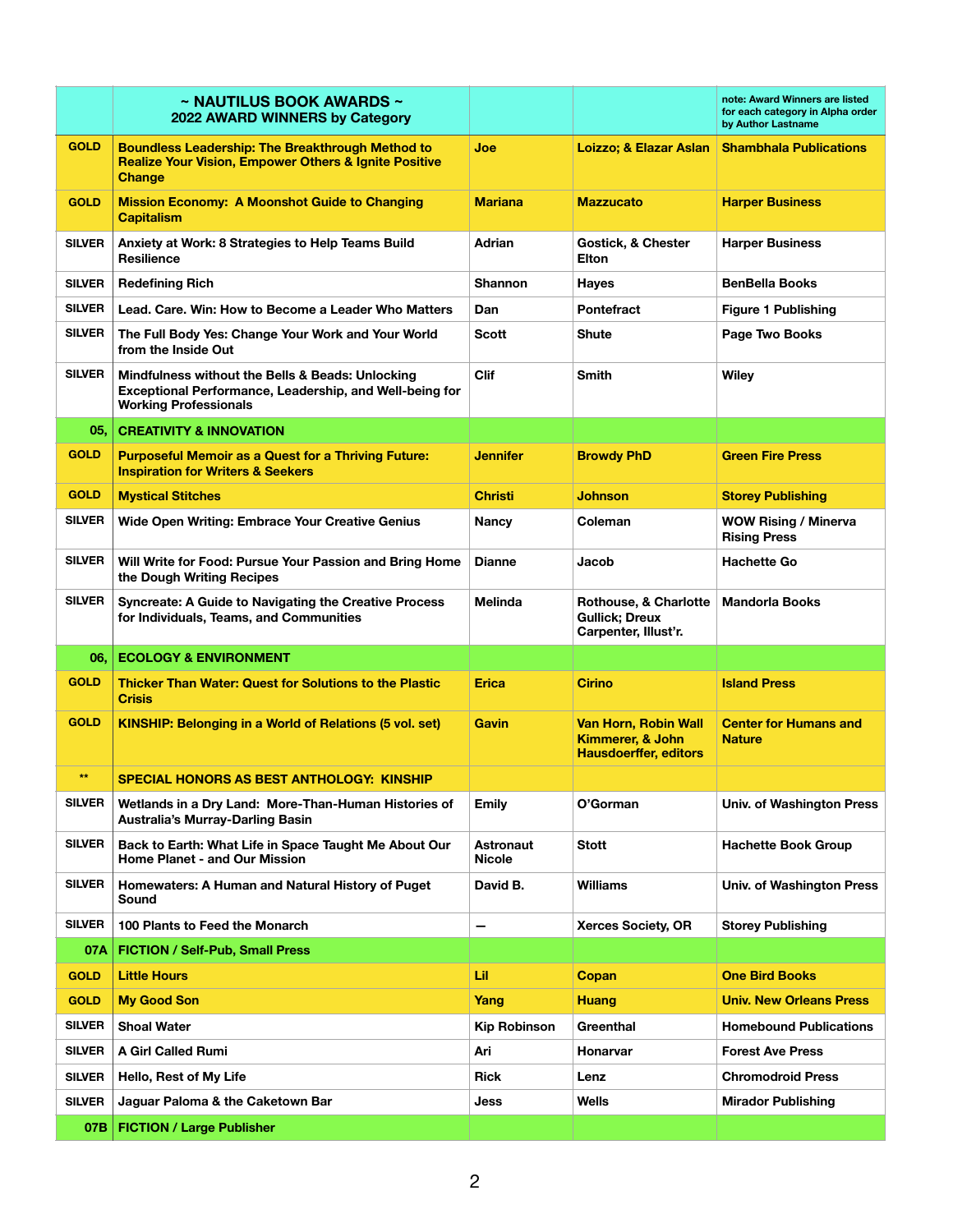|               | $\sim$ NAUTILUS BOOK AWARDS $\sim$<br>2022 AWARD WINNERS by Category                                |                     |                                                                     | note: Award Winners are listed<br>for each category in Alpha order<br>by Author Lastname |
|---------------|-----------------------------------------------------------------------------------------------------|---------------------|---------------------------------------------------------------------|------------------------------------------------------------------------------------------|
| <b>GOLD</b>   | <b>Once There Were Wolves</b>                                                                       | <b>Charlotte</b>    | <b>McConaghy</b>                                                    | <b>Macmillan / Flatiron</b><br><b>Books</b>                                              |
| <b>GOLD</b>   | <b>Give My Love to the Savages</b>                                                                  | <b>Chris</b>        | <b>Stuck</b>                                                        | Amistad / HarperCollins                                                                  |
| <b>SILVER</b> | Sugar Birds: a novel                                                                                | <b>Cheryl Grey</b>  | <b>Bostrom</b>                                                      | <b>She Writes Press</b>                                                                  |
| <b>SILVER</b> | everyman: a novel                                                                                   | <b>M Shelly</b>     | Conner                                                              | <b>Blackstone Publishing</b>                                                             |
| <b>SILVER</b> | <b>The Sacrifice Zone</b>                                                                           | Roger               | Gottlieb                                                            | <b>Atmosphere Press</b>                                                                  |
| <b>SILVER</b> | The Sound Between the Notes                                                                         | <b>Barbara Linn</b> | <b>Probst</b>                                                       | <b>She Writes Press</b>                                                                  |
| <b>SILVER</b> | To Be Enlightened: a novel                                                                          | Alan J.             | Steinberg                                                           | <b>Adelaide Books</b>                                                                    |
| 08.           | FOOD, COOKING, & HEALTHY EATING                                                                     |                     |                                                                     |                                                                                          |
| <b>GOLD</b>   | Why We Cook: Women on Food, Identity, and Connection                                                | Lindsay             | <b>Gardner</b>                                                      | <b>Workman Publishing</b>                                                                |
| <b>GOLD</b>   | Spicebox Kitchen: Eat Well & Be Healthy with Globally<br><b>Inspired, Vegetable-Forward Recipes</b> | Linda               | <b>Shiue MD, Chef;</b><br><b>Foreword by Bryant</b><br><b>Terry</b> | <b>Hachette Go</b>                                                                       |
| <b>SILVER</b> | <b>Fantastic Fungi: Community Cookbook</b>                                                          | Eugenia             | Bone, editor                                                        | <b>Insight Editions</b>                                                                  |
| <b>SILVER</b> | #eatmeatless                                                                                        | Dr. Jane            | Goodall                                                             | <b>Weldon Owen</b>                                                                       |
| <b>SILVER</b> | The Moon Cycle Cookbook                                                                             | <b>Devon</b>        | Loftus, & Jenna<br>Radomski                                         | Storey Publishing                                                                        |
| <b>SILVER</b> | Homebrewed Vinegar: How to Ferment 60 Delicious<br>Varieties                                        | Kirsten K.          | Shockey                                                             | <b>Storey Publishing</b>                                                                 |
| <b>SILVER</b> | Soup Club: 80 Cozy Recipes for Creative, Plant-Based<br><b>Soups and Stews to Share</b>             | Caroline            | <b>Wright; and Willow</b><br>Heath                                  | <b>Andrews McMeel</b><br>Publishing                                                      |
|               |                                                                                                     |                     |                                                                     |                                                                                          |
| 09.           | <b>GIFT &amp; SPECIALTY</b>                                                                         |                     |                                                                     |                                                                                          |
| <b>GOLD</b>   | Happiness is an Imaginary Line in the Sand                                                          | <b>Thomas Lloyd</b> | <b>Qualls</b>                                                       | <b>Homebound Publications</b>                                                            |
| $**$          | <b>SPECIAL HONORS AS BEST OF SMALL PRESS:</b><br>Happiness is an Imaginary Line in the Sand         |                     |                                                                     |                                                                                          |
| <b>GOLD</b>   | <b>The Power of Crystal Healing</b>                                                                 | Uma                 | <b>Silbey</b>                                                       | <b>Mandala Publishing /</b><br><b>Insight Editions</b>                                   |
| <b>SILVER</b> | How Dreams Speak: An Interactive Journey Into Your<br><b>Subconscious</b>                           | <b>Nicole</b>       | <b>Chilton</b>                                                      | <b>Workman Publishing</b>                                                                |
| <b>SILVER</b> | Goddess on Earth Oracle: A Divination Deck and<br><b>Guidebook</b>                                  | Lisa                | Levart                                                              | <b>Goddess on Earth</b>                                                                  |
| <b>SILVER</b> | <b>Healing Trees: Pocket Guide to Forest Bathing</b>                                                | Ben                 | Page                                                                | Mandala Publishing /<br><b>Insight Editions</b>                                          |
| <b>SILVER</b> | Tarotpy: It's All in the Cards                                                                      | Lauren Z.           | <b>Schneider MFT</b>                                                | New Insights Press                                                                       |
| <b>SILVER</b> | Maia Toll's Wild Wisdom Companion: Season by Season                                                 | Maia                | Toll; & Kate O'Hara,<br><b>Illustrator</b>                          | Storey Publishing                                                                        |
| 10.           | <b>GREEN/RESTORATIVE/SUSTAINABLE PRACTICES</b>                                                      |                     |                                                                     |                                                                                          |
| <b>GOLD</b>   | <b>SAVING US: A Climate Scientist's Case for Hope and</b><br><b>Healing in a Divided World</b>      | <b>Katharine</b>    | <b>Hayhoe</b>                                                       | <b>One Signal Publishers</b>                                                             |
| <b>GOLD</b>   | <b>Resetting the Table: Straight Talk About the Food We</b><br><b>Grow and Eat</b>                  | <b>Robert</b>       | <b>Paarlberg</b>                                                    | <b>Alfred A. Knopf</b>                                                                   |
| <b>SILVER</b> | Planting a Seed: Three Simple Steps to Sustainable<br>Living                                        | Kate                | Gaertner                                                            | Page Two Books                                                                           |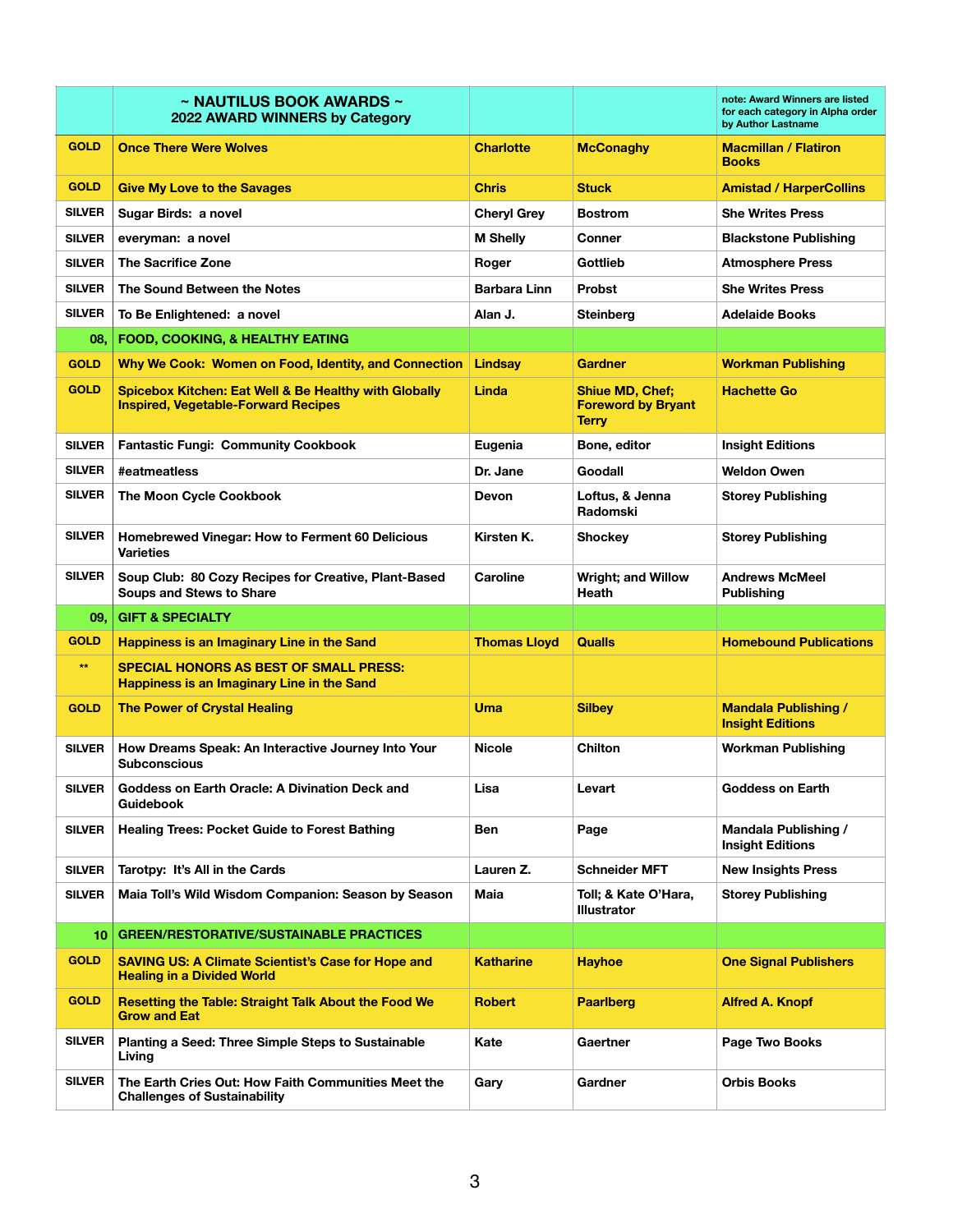|                 | $\sim$ NAUTILUS BOOK AWARDS $\sim$<br>2022 AWARD WINNERS by Category                |                                    |                                                | note: Award Winners are listed<br>for each category in Alpha order<br>by Author Lastname |
|-----------------|-------------------------------------------------------------------------------------|------------------------------------|------------------------------------------------|------------------------------------------------------------------------------------------|
| <b>SILVER</b>   | Electrify: An Optimist's Playbook for Our Clean Energy<br><b>Future</b>             | Saul                               | Griffith                                       | <b>The MIT Press</b>                                                                     |
| <b>SILVER</b>   | Winning the Green New Deal: Why We Must, How We Can                                 | Varshini                           | Prakash, & Guido<br>Girgenti                   | Simon & Schuster                                                                         |
| <b>SILVER</b>   | Plastic Free: The Inspiring Story of a Global<br><b>Environmental Movement</b>      | Rebecca                            | Prince-Ruiz, & Joanna<br><b>Atherfold Finn</b> | Columbia Univ. Press; and<br><b>NewSouth Publishing</b>                                  |
| <b>SILVER</b>   | After Cooling: On Freon, Global Warming, and the Terrible<br><b>Cost of Comfort</b> | <b>Eric Dean</b>                   | Wilson                                         | Simon & Schuster                                                                         |
| 11.             | <b>DEATH &amp; DYING / GRIEF &amp; LOSS</b>                                         |                                    |                                                |                                                                                          |
| <b>GOLD</b>     | <b>Heartwood: The Art of Living with the End in Mind</b>                            | <b>Barbara</b>                     | <b>Becker</b>                                  | <b>Macmillian Publishers /</b><br><b>Flatiron Press</b>                                  |
| <b>SILVER</b>   | Widow's Moon: Healing, Hope & Self-Discovery through<br><b>Grief and Loss</b>       | <b>Cara Hope</b>                   | <b>Clark</b>                                   | Self-publish with<br>consultant Geoff Affleck                                            |
| <b>SILVER</b>   | Overcoming Deepest Grief: A Woman's Journey                                         | <b>Mary Aviyah</b>                 | <b>Farkas</b>                                  | Self-publish with Ronni<br>Saulo Literary                                                |
| <b>SILVER</b>   | A Soul Lives On: A Mother's Memoir of Grief, Astrology,<br>and the Afterlife        | Reba                               | Ferguson                                       | Libra Moon Press                                                                         |
| <b>SILVER</b>   | Forget Prayers, Bring Cake: A single woman's guide to<br>grieving                   | Merissa N.                         | Gerson                                         | Mandala Publishing /<br><b>Insight Editions</b>                                          |
| <b>SILVER</b>   | Living Grieving: Using Energy Medicine to Alchemize<br><b>Grief and Loss</b>        | Karen V.                           | <b>Johnson</b>                                 | <b>Hay House</b>                                                                         |
| 12 <sub>1</sub> | <b>HEALTH, HEALING &amp; WELLNESS</b>                                               |                                    |                                                |                                                                                          |
| <b>GOLD</b>     | <b>Energetic Herbalism</b>                                                          | Kat                                | <b>Maier</b>                                   | <b>Chelsea Green Publishing</b>                                                          |
| <b>GOLD</b>     | <b>The Way of Miracles: Accessing Your</b><br><b>Superconsciousness</b>             | Mark D.                            | <b>Mincolla PhD</b>                            | <b>Beyond Words Publishing</b>                                                           |
| <b>SILVER</b>   | This Day in Recovery: 365 Meditations                                               | <b>Lane-Mairead</b>                | Campbell, & Katie<br><b>Kandarian-Morris</b>   | <b>Skinner House Books</b>                                                               |
| <b>SILVER</b>   | Pain Erasers: Complete Natural Medicine Guide                                       | <b>Michelle</b><br><b>Schoffro</b> | Cook                                           | <b>BenBella Books</b>                                                                    |
| <b>SILVER</b>   | What Fresh Hell is This? Perimenopause, Menopause,<br>Other Indignities, and You    | Heather                            | Corinna                                        | <b>Hachette Go</b>                                                                       |
| <b>SILVER</b>   | Above the Din: Diary of the HepC Wonder Drugs                                       | Labar                              | Laskie                                         | <b>HenschellHAUS</b><br><b>Publishing</b>                                                |
| <b>SILVER</b>   | <b>Forgetting: The Benefits of Not Remembering</b>                                  | <b>Scott</b>                       | <b>Small</b>                                   | <b>Crown Publishing</b>                                                                  |
| 13.             | <b>HEROIC JOURNEYS</b>                                                              |                                    |                                                |                                                                                          |
| <b>GOLD</b>     | From Shadows to Life: A Biography of the Cancer<br><b>Survivorship Movement</b>     | Judith L.                          | <b>Pearson</b>                                 | <b>Lincoln Square Books</b>                                                              |
| <b>SILVER</b>   | Where You Are is Not Who You Are                                                    | Ursula M.                          | <b>Burns</b>                                   | <b>Amistad / HarperCollins</b>                                                           |
| <b>SILVER</b>   | Travel Bravely: A Family's Journey through Sickle Cell<br><b>Disease</b>            | Adejoke<br>Lolade                  | Ejiofor                                        | <b>Wise Ink Creative</b><br><b>Publishing</b>                                            |
| <b>SILVER</b>   | Two Pieces of Cloth: One Family's Story of the Holocaust                            | Joe                                | Gold                                           | Page Two Books                                                                           |
| <b>SILVER</b>   | The Bark of the Cony: Not If, but How -a philosophy of<br>Life                      | George Nash                        | <b>Smith &amp; Sons</b>                        | <b>Self Published</b>                                                                    |
| <b>SILVER</b>   | Small Miracles: The Inspiring Kids of Variety Village                               | Mike                               | <b>Strobel</b>                                 | <b>North Channel Press</b>                                                               |
| 14              | <b>INNER PROSPERITY &amp; RIGHT LIVELIHOOD</b>                                      |                                    |                                                |                                                                                          |
| <b>GOLD</b>     | <b>Tickled: A Commonsense Guide to the Present Moment</b>                           | <b>Duff</b>                        | <b>McDonald</b>                                | <b>Harper Business</b>                                                                   |
| <b>GOLD</b>     | <b>Sit Down to Rise Up</b>                                                          | <b>Shelly</b>                      | <b>Tygielski</b>                               | <b>New World Library</b>                                                                 |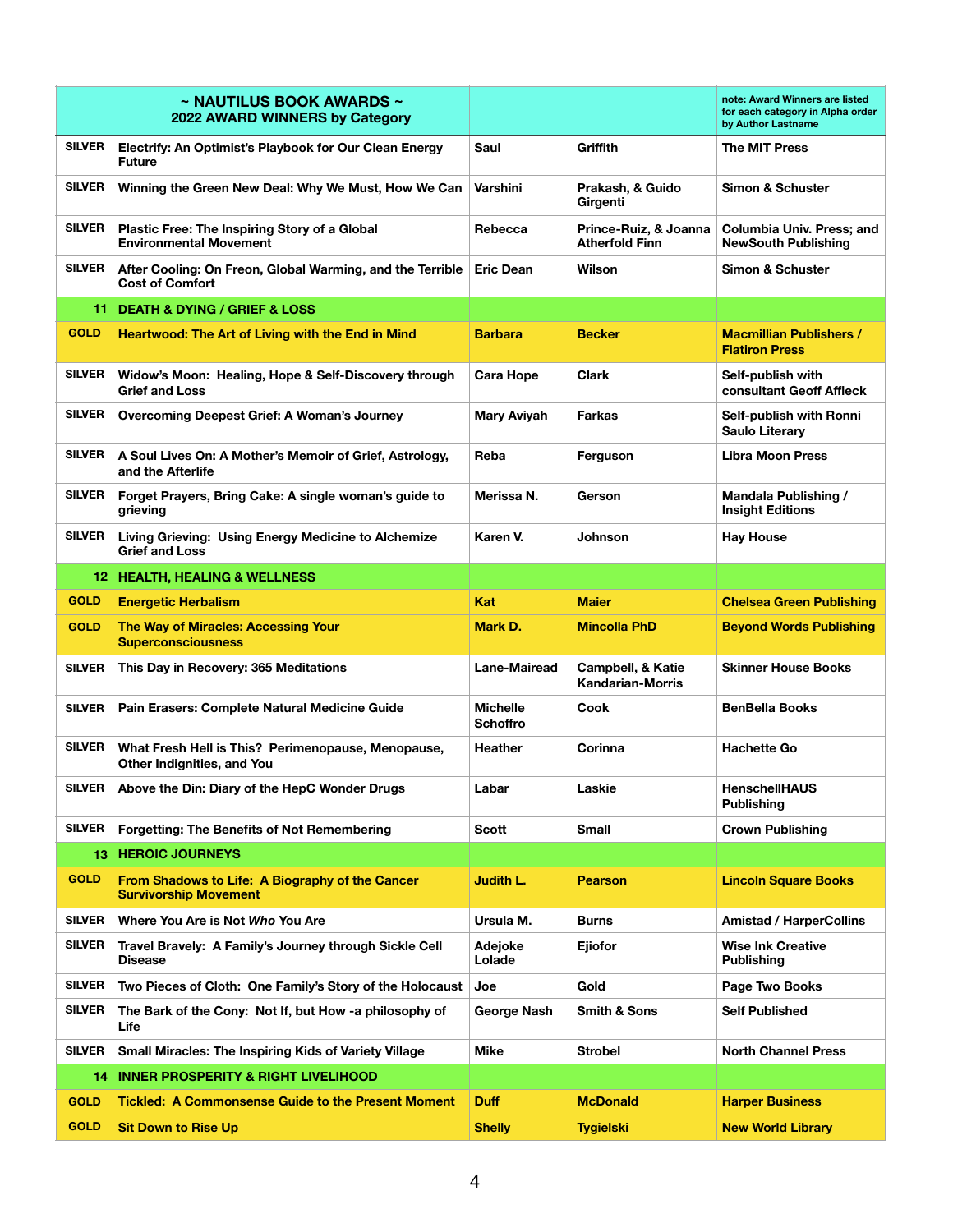|               | $\sim$ NAUTILUS BOOK AWARDS $\sim$<br>2022 AWARD WINNERS by Category                                                |                            |                                                                                | note: Award Winners are listed<br>for each category in Alpha order<br>by Author Lastname |
|---------------|---------------------------------------------------------------------------------------------------------------------|----------------------------|--------------------------------------------------------------------------------|------------------------------------------------------------------------------------------|
| <b>SILVER</b> | The Necktie and the Jaguar: A memoir to help you<br>change your story and find fulfillment                          | Carl                       | Greer                                                                          | <b>Chiron</b>                                                                            |
| <b>SILVER</b> | Love Will Lead Us Home: Your Guide for the Journey                                                                  | Rick                       | <b>Nichols</b>                                                                 | The Crane's Nest                                                                         |
| <b>SILVER</b> | Real Change: Mindfulness to Heal Ourselves and the<br>World                                                         | <b>Sharon</b>              | Salzberg                                                                       | <b>Macmillan / Flatiron</b><br><b>Books</b>                                              |
| 15            | <b>JOURNALISM &amp; INVESTIGATIVE REPORTING</b>                                                                     |                            |                                                                                |                                                                                          |
| <b>GOLD</b>   | <b>Arriving Today: From Factory to Front Door - Why</b><br><b>Everything Has Changed About How and What We Buy</b>  | <b>Christopher</b>         | <b>Mims</b>                                                                    | <b>Harper Business</b>                                                                   |
| <b>GOLD</b>   | <b>Undoing Drugs: The Untold Story of Harm Reduction and</b><br>the Future of Addiction                             | <b>Maia</b>                | <b>Szalavitz</b>                                                               | <b>Hachette Go</b>                                                                       |
| <b>SILVER</b> | Last Train to Auschwitz: French National Railways and<br>the Journey to Accountability                              | Sarah                      | Federman                                                                       | <b>Univ. Wisconsin Press</b>                                                             |
| <b>SILVER</b> | The Kissing Bug: A True Story of a Family, an Insect, & a<br><b>Nation's Neglect of a Deadly Disease</b>            | <b>Daisy</b>               | Hernández                                                                      | <b>Tin House</b>                                                                         |
| <b>SILVER</b> | Nothing is Too Big to Fail: How the Last Financial Crisis<br><b>Informs Today</b>                                   | Kerry                      | Killinger, & Linda<br>Killinger                                                | <b>Rosetta Books</b>                                                                     |
| <b>SILVER</b> | Mutiny of Rage: The 1917 Camp Logan Riots and Buffalo<br><b>Soldiers in Houston</b>                                 | Jaime                      | Salazar                                                                        | <b>Prometheus</b>                                                                        |
| 16A           | <b>MEMOIR / Small Press, Self-Pub</b>                                                                               |                            |                                                                                |                                                                                          |
| <b>GOLD</b>   | Fox Light: Magic Hidden in Plain Sight                                                                              | <b>Susan Andra</b>         | <b>Lion</b>                                                                    | <b>Wild Vale Press</b>                                                                   |
| $**$          | <b>SPECIAL HONORS AS BEST OF SELF-PUBLISHED:</b><br>Fox Light: Magic Hidden in Plain Sight                          |                            |                                                                                |                                                                                          |
| <b>GOLD</b>   | What Was Said to Me: The Life of Sti'tum'atul'wut, a<br><b>Cowichan Woman</b>                                       | <b>Ruby</b>                | <b>Peter, with Helene</b><br><b>Demers</b>                                     | <b>Royal BC Museum</b>                                                                   |
| <b>SILVER</b> | <b>Hillbilly Queer: a memoir</b>                                                                                    | J.R.                       | Jamison                                                                        | <b>The Facing Project Press</b>                                                          |
| <b>SILVER</b> | Stubborn Grace: Faith, Mental Illness, and Demanding a<br><b>Blessing</b>                                           | Kate                       | Landis                                                                         | <b>Skinner House Books</b>                                                               |
| <b>SILVER</b> | Desert Chrome: Water, a Woman, and Wild Horses in the<br>West                                                       | Kathryn                    | Wilder                                                                         | <b>Torrey House Press</b>                                                                |
| <b>SILVER</b> | Brain Dance: My Journey with Invisible Illness, Second<br><b>Chances, &amp; the Wonders of Applied Neuroscience</b> | <b>Diane Grimard</b>       | Wilson                                                                         | <b>MindStir Media</b>                                                                    |
| 16B           | <b>MEMOIR / Large Publisher</b>                                                                                     |                            |                                                                                |                                                                                          |
| <b>GOLD</b>   | <b>World as Family: A Journey of Multi-Rooted Belongings</b>                                                        | Vishakha D.                | Desai                                                                          | <b>Columbia Univ. Press</b>                                                              |
| <b>GOLD</b>   | <b>My Remarkable Journey</b>                                                                                        | <b>Katherine</b>           | <b>Johnson, with Joylette</b><br><b>Hylick &amp; Katherine</b><br><b>Moore</b> | <b>Amistad / HarperCollins</b>                                                           |
| <b>SILVER</b> | Living and Loving in the Age of AIDS                                                                                | <b>Derek</b>               | Frost                                                                          | <b>Watkins Publishing</b>                                                                |
| <b>SILVER</b> | The Woman Who Raised the Buddha: The extraordinary<br>life of Mahaprajapati                                         | Wendy                      | Garling                                                                        | <b>Shambhala Publications</b>                                                            |
| <b>SILVER</b> | These Walls Between Us: A Memoir of Friendship Across<br><b>Race and Class</b>                                      | Wendy                      | <b>Sanford</b>                                                                 | <b>She Writes Press</b>                                                                  |
| <b>SILVER</b> | <b>Hollywood to the Himalayas</b>                                                                                   | <b>Sadhvi</b><br>Bhagawati | Saraswati                                                                      | <b>Mandala Publishing</b>                                                                |
| <b>SILVER</b> | Just As I Am                                                                                                        | Cicely                     | Tyson                                                                          | <b>Amistad / HarperCollins</b>                                                           |
| <b>SILVER</b> | Guardians of the Trees: A Journey of Hope Through<br><b>Healing the Planet</b>                                      | Kinari                     | Webb                                                                           | <b>Macmillan Publishers /</b><br><b>Flatiron Books</b>                                   |
| 17.           | <b>MULTICULTURAL &amp; INDIGENOUS</b>                                                                               |                            |                                                                                |                                                                                          |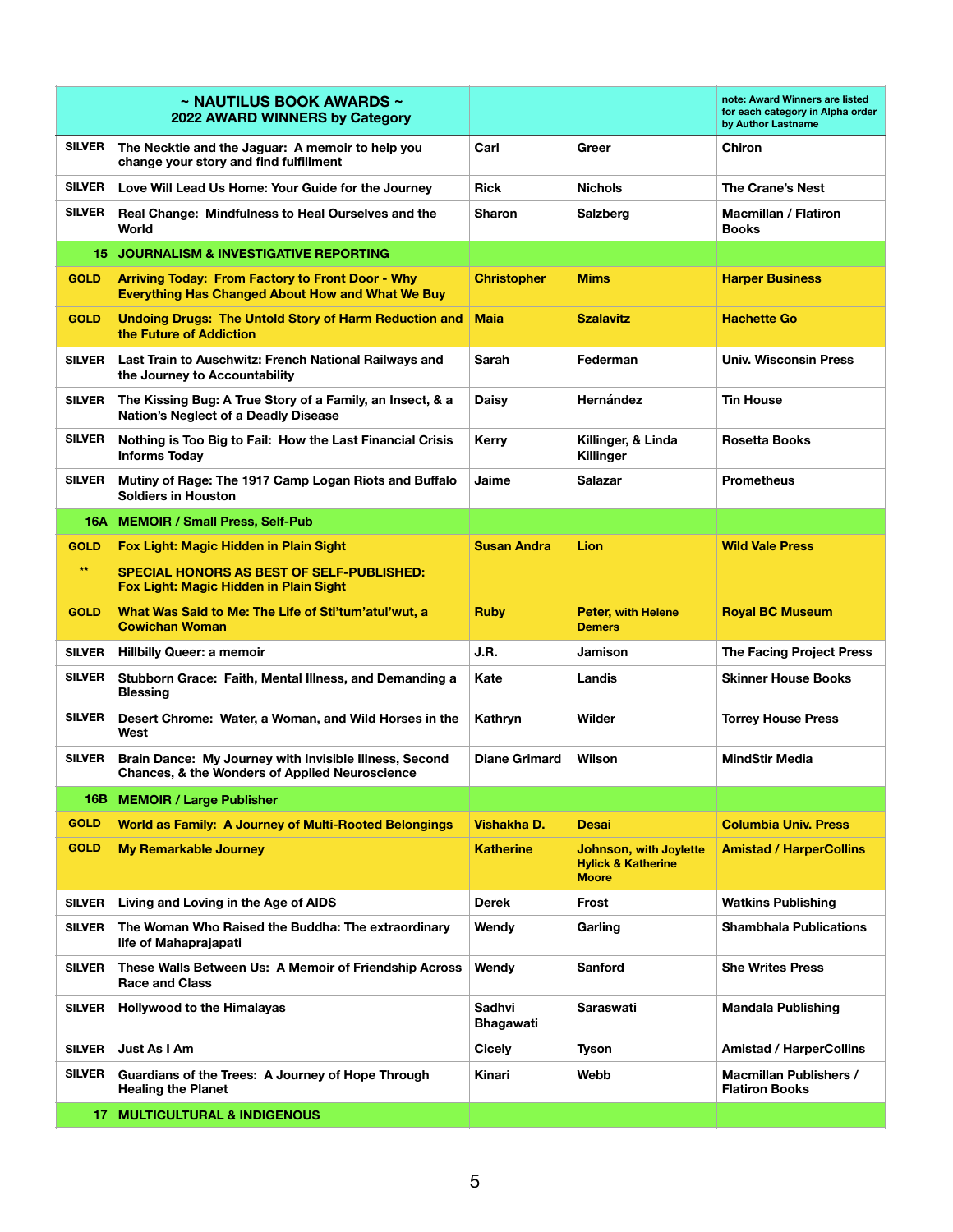|               | $\sim$ NAUTILUS BOOK AWARDS $\sim$<br>2022 AWARD WINNERS by Category                                                                                   |                        |                                                | note: Award Winners are listed<br>for each category in Alpha order<br>by Author Lastname |
|---------------|--------------------------------------------------------------------------------------------------------------------------------------------------------|------------------------|------------------------------------------------|------------------------------------------------------------------------------------------|
| <b>GOLD</b>   | <b>Praying to the West: How Muslims Shaped the Americas</b>                                                                                            | Omar                   | <b>Mouallem</b>                                | <b>Simon &amp; Schuster Canada</b>                                                       |
| <b>GOLD</b>   | The Last Nomad: Coming of Age in the Somali Desert                                                                                                     | <b>Shugri Said</b>     | <b>Salh</b>                                    | <b>Algonquin Books</b>                                                                   |
| <b>SILVER</b> | <b>Beyond Diversity</b>                                                                                                                                | <b>Rohit</b>           | Bhargava, & Jennifer<br><b>Brown</b>           | <b>IdeaPress Publishing</b>                                                              |
| <b>SILVER</b> | The Heartbeat of Iran: Real Voices of a Country and Its<br>People                                                                                      | Tara                   | Kangarlou                                      | Ig Publishing                                                                            |
| <b>SILVER</b> | <b>Terraform: Building a Better World</b>                                                                                                              |                        | Propaganda                                     | <b>HarperOne /HarperCollins</b>                                                          |
| <b>SILVER</b> | The Bumbling Traveller: Sketching the World                                                                                                            | Tom                    | <b>Schmidt</b>                                 | Kakibubu Media Ltd.                                                                      |
| 18            | <b>PARENTING &amp; FAMILY</b>                                                                                                                          |                        |                                                |                                                                                          |
| <b>GOLD</b>   | <b>Prizeworthy: How to Meaningfully Connect, Build</b><br><b>Character, and Unlock the Potential of Every Child</b>                                    | <b>Mitch</b>           | <b>Abblett PhD</b>                             | <b>Shambhala Publications</b>                                                            |
| <b>GOLD</b>   | I Wish I'd Known: Young People, Drugs and Decisions                                                                                                    | <b>Fiona</b>           | <b>Spargo-Mabbs</b>                            | <b>Sheldon Press</b>                                                                     |
| <b>SILVER</b> | Growing Your Family: Learn How to Flourish and Thrive<br>as a Military Family                                                                          | <b>Pearl Gifty</b>     | Alimo                                          | <b>Koehler Books</b>                                                                     |
| <b>SILVER</b> | The DAD Connection: A Bridge to Your Children                                                                                                          | <b>Scott</b>           | <b>Hanley</b>                                  | <b>Floating Heart Press</b>                                                              |
| <b>SILVER</b> | Motherhood: Facing and Finding Yourself                                                                                                                | Lisa                   | <b>Marchiano</b>                               | Sounds True                                                                              |
| <b>SILVER</b> | Raising Resilient Kids: 8 principles for bringing up<br>healthy, happy, successful children who can overcome<br>obstacles and thrive despite adversity | Rhonda                 | Spencer-Hwang                                  | Tyndale                                                                                  |
| <b>SILVER</b> | Becoming Us: The Couple's Guide to Parenthood                                                                                                          | Elly                   | Taylor                                         | <b>Three Turtles Press</b>                                                               |
| 19A           | PERSONAL GROWTH / Self-Pub, Small Press                                                                                                                |                        |                                                |                                                                                          |
| <b>GOLD</b>   | Awaken to Your True Self: Why You're Still Stuck and<br><b>How to Break Through</b>                                                                    | <b>Andrew</b>          | <b>Daniel</b>                                  | <b>MetaHeal</b>                                                                          |
| <b>GOLD</b>   | Breakthrough: How to Overcome Doubt, Fear, and<br><b>Resistance to Be Your Ultimate Creative Self</b>                                                  | <b>Todd</b>            | <b>Mitchell</b>                                | <b>Owl Hollow</b>                                                                        |
| <b>SILVER</b> | Gay the Pray Away: Healing Your Life, Love, and<br><b>Relationships</b>                                                                                | Erika                  | Allison                                        | Self-Published                                                                           |
| <b>SILVER</b> | Reflections on Being Your True Self in Any Situation                                                                                                   | <b>Cheryl Lafferty</b> | Eckl                                           | <b>Flying Crane Press</b>                                                                |
| <b>SILVER</b> | A NEW NOW: Your Guide to Mastering Wisdom Daily,<br>Achieving Equilibrium, & Empowering Your Nobler Self                                               | <b>Michael</b>         | Goddart                                        | <b>Clear Path Press</b>                                                                  |
| <b>SILVER</b> | Still on Fire: Field Notes from a Queer Mystic                                                                                                         | Jan'                   | <b>Phillips</b>                                | <b>Unity Books</b>                                                                       |
| <b>SILVER</b> | The Quest of Rose: Cosmic Keys of Our Future Becoming                                                                                                  | Dr. Anneloes           | Smitsman, & Dr. Jean<br>Houston                | <b>Oxygen Publishing</b>                                                                 |
| 19B           | <b>PERSONAL GROWTH / Large Publisher</b>                                                                                                               |                        |                                                |                                                                                          |
| <b>GOLD</b>   | <b>Shifting Shorelines: Messages from a Wiser Self</b>                                                                                                 | <b>Terry</b>           | <b>Helwig</b>                                  | <b>Viva Editions</b>                                                                     |
| <b>GOLD</b>   | Your Time to Thrive: End Burnout, Increase Well-being,<br>and Unlock Your Full Potential                                                               | <b>Marina</b>          | Khidekel, & editors of<br><b>Thrive Global</b> | <b>Hachette Go</b>                                                                       |
| <b>SILVER</b> | The Hidden Power of Emotions: How to Activate Your<br><b>Energy Field and Transform Your Life</b>                                                      | <b>Melanie</b>         | Dean PhD                                       | <b>Hay House</b>                                                                         |
| <b>SILVER</b> | <b>Permission to Dream</b>                                                                                                                             | Chris                  | Gardner                                        | <b>Amistad / HarperCollins</b>                                                           |
| <b>SILVER</b> | I AM HERE: The Journey from Fear to Freedom                                                                                                            | Ashley                 | LeMieux                                        | <b>HarperOne /HarperCollins</b>                                                          |
| <b>SILVER</b> | <b>IN/ACTION: Rethinking the Path to Results</b>                                                                                                       | Jinny                  | Uppal                                          | <b>New Degree Press</b>                                                                  |
| 20            | <b>PSYCHOLOGY</b>                                                                                                                                      |                        |                                                |                                                                                          |
| <b>GOLD</b>   | Gender Trauma: Healing Cultural, Social, & Historical<br><b>Gendered Trauma</b>                                                                        | <b>Alex</b>            | lantaffi, PhD LMFT                             | <b>Jessica Kingsley</b><br><b>Publishers</b>                                             |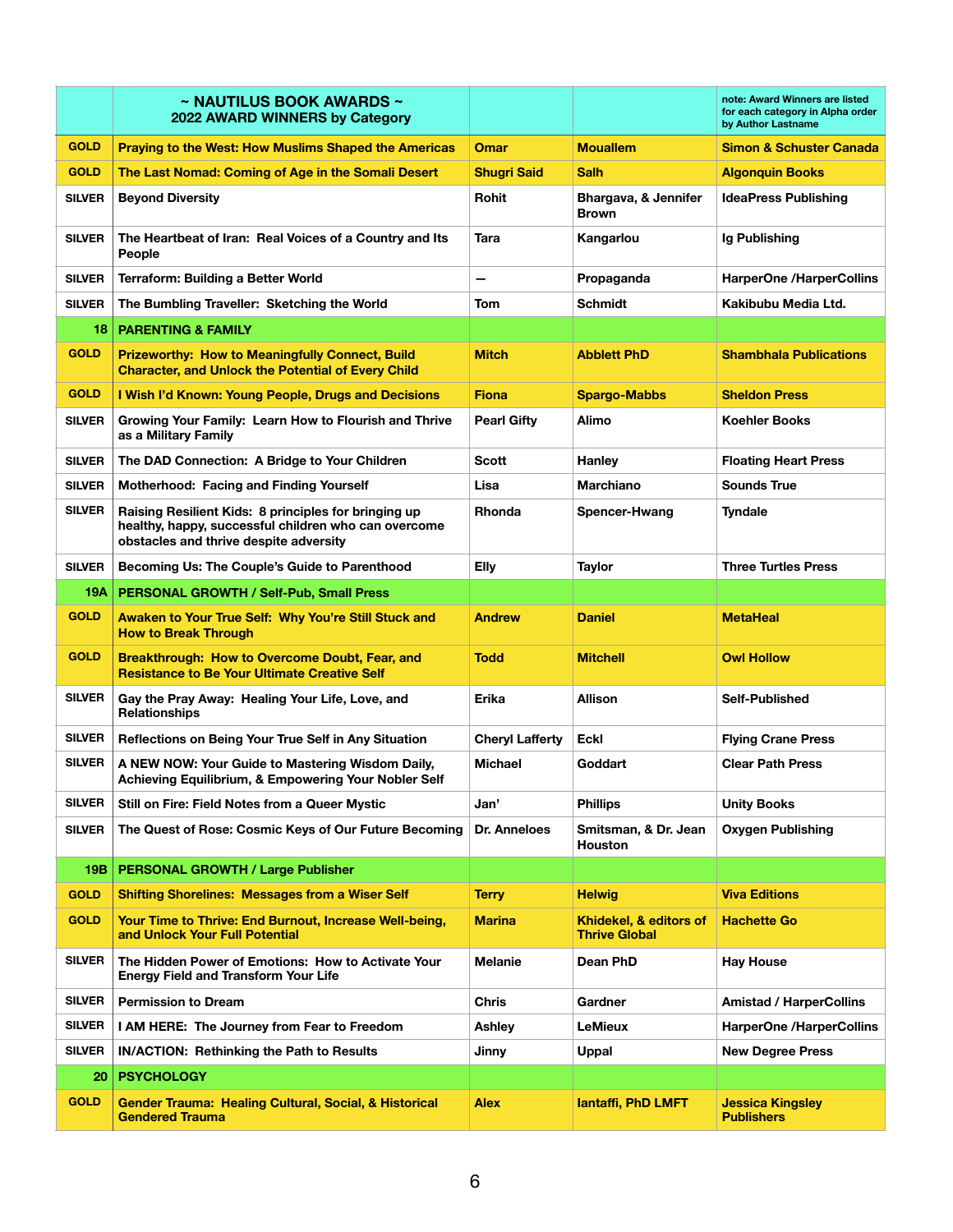|               | $\sim$ NAUTILUS BOOK AWARDS $\sim$<br>2022 AWARD WINNERS by Category              |                    |                                                                | note: Award Winners are listed<br>for each category in Alpha order<br>by Author Lastname |
|---------------|-----------------------------------------------------------------------------------|--------------------|----------------------------------------------------------------|------------------------------------------------------------------------------------------|
| <b>GOLD</b>   | <b>Nobody Knows the Trouble I've Seen</b>                                         | <b>Inger</b>       | <b>Burnett-Zeigler</b>                                         | <b>Amistad / HarperCollins</b>                                                           |
| <b>SILVER</b> | From Survive to Thrive: Living Your Best Life with Mental<br><b>Illness</b>       | Margaret S.        | Chisolm MD, with<br>John Hanc; & Natasha<br>Chugh, Illustrator | Johns Hopkins Univ.<br><b>Press</b>                                                      |
| <b>SILVER</b> | Calm Within the Storm: A Pathway to Everyday<br>Resiliency                        | Dr. Robyne         | <b>Hanley-Dafoe</b>                                            | Page Two Books                                                                           |
| <b>SILVER</b> | NOISE: A Flaw in Human Judgment                                                   | <b>Daniel</b>      | Kahneman; Olivier<br>Sibony, & Cass R.<br><b>Sunstein</b>      | Little, Brown Spark                                                                      |
| <b>SILVER</b> | Soul Therapy: The Art and Craft of Caring Conversations                           | <b>Thomas</b>      | <b>Moore</b>                                                   | <b>HarperOne /HarperCollins</b>                                                          |
| 21            | <b>PHOTOGRAPHY &amp; ART</b>                                                      |                    |                                                                |                                                                                          |
| <b>GOLD</b>   | <b>KURA: Prophetic Messenger</b>                                                  | <b>Richard</b>     | <b>Bresnahan</b>                                               | <b>Kura Book Publishing</b><br>LLC                                                       |
| <b>GOLD</b>   | <b>Night on Earth: Photography by Art Wolfe</b>                                   | Art                | Wolfe                                                          | <b>Earth Aware Editions</b>                                                              |
| <b>SILVER</b> | The Art of Discovering Whales                                                     | Larry              | Foster                                                         | <b>Whales Only Press</b>                                                                 |
| <b>SILVER</b> | A Life in Focus: The Photography of Graham Nash                                   | Graham             | Nash                                                           | <b>Insight Editions</b>                                                                  |
| <b>SILVER</b> | Remember                                                                          | Roger              | Raepple                                                        | <b>Self</b>                                                                              |
| <b>SILVER</b> | Our National Monuments: America's Hidden Gems                                     | QT                 | Luong, Sally Jewell, &<br>lan Shive                            | <b>Terra Galleria Press</b>                                                              |
| 22A           | <b>POETRY</b>                                                                     |                    |                                                                |                                                                                          |
| <b>GOLD</b>   | about: blank                                                                      | <b>Tracy</b>       | <b>Fuad</b>                                                    | Univ. Pittsburgh Press /<br><b>Pitt Poetry Series</b>                                    |
| <b>GOLD</b>   | <b>Call Us What We Carry: Poems</b>                                               | <b>Amanda</b>      | Gorman                                                         | <b>Penguin Random House /</b><br><b>Viking Books</b>                                     |
| <b>SILVER</b> | Whispers of the Soul: New and Selected Poems                                      | <b>Patricia</b>    | Greer                                                          | <b>Chiron Publications</b>                                                               |
| <b>SILVER</b> | <b>Ordinary Psalms</b>                                                            | Julia B.           | Levine                                                         | <b>LSU Press /</b><br><b>LA State Univ.</b>                                              |
| <b>SILVER</b> | No, Love Is Not Dead                                                              | <b>Chris</b>       | McCabe, editor                                                 | <b>Chambers</b>                                                                          |
| <b>SILVER</b> | I Am the Rage                                                                     | Dr. Martina        | <b>McGowan</b>                                                 | <b>Sourcebooks</b>                                                                       |
| SILVER        | To All the Magic in Me                                                            | Pavita             | Singh MPH; & Mary K.<br><b>Biswas, Illustrator</b>             | <b>Publish Your Gift</b>                                                                 |
| 22B           | <b>LYRIC PROSE</b>                                                                |                    |                                                                |                                                                                          |
| <b>GOLD</b>   | <b>But She Still Flies: Poems and Paintings</b>                                   | <b>Jenny Noble</b> | <b>Anderson, &amp; Emma</b><br><b>Greenhill</b>                | <b>Bird and Branch Press</b>                                                             |
| <b>GOLD</b>   | <b>Paper Concert: A Conversation in the Round</b>                                 | Amy                | <b>Wright</b>                                                  | <b>Sarabande Books</b>                                                                   |
| <b>SILVER</b> | The Accidental Reef and Other Ecological Odysseys in<br>the Great Lakes           | Lynne              | Heasley; & Glenn<br>Wolff, Illustrator                         | Michigan State Univ.<br><b>Press</b>                                                     |
| <b>SILVER</b> | When We Talk of Stolen Sisters                                                    | Jessica            | Mehta                                                          | Not a Pipe                                                                               |
| <b>SILVER</b> | <b>Call Me Athena: Girl From Detroit</b>                                          | <b>Colby Cedar</b> | <b>Smith</b>                                                   | <b>Andrews McMeel</b><br><b>Publishing</b>                                               |
| 23            | <b>RELATIONSHIPS &amp; COMMUNICATION</b>                                          |                    |                                                                |                                                                                          |
| <b>GOLD</b>   | Friendshipping: The Art of Finding Friends, Being Friends,<br>and Keeping Friends | Trin               | Garritano, & Jenn<br>Bane                                      | <b>Workman Publishing</b>                                                                |
| <b>SILVER</b> | <b>HUDDLE: How Women Unlock Their Collective Power</b>                            | <b>Brooke</b>      | <b>Baldwin</b>                                                 | <b>Harper Business</b>                                                                   |
| <b>SILVER</b> | How to Communicate Effectively with Anyone, Anywhere                              | Raul               | Sanchez, & Dan<br><b>Bullock; Rod</b><br>Sanchez, Illustrator  | <b>Red Wheel / Weiser</b>                                                                |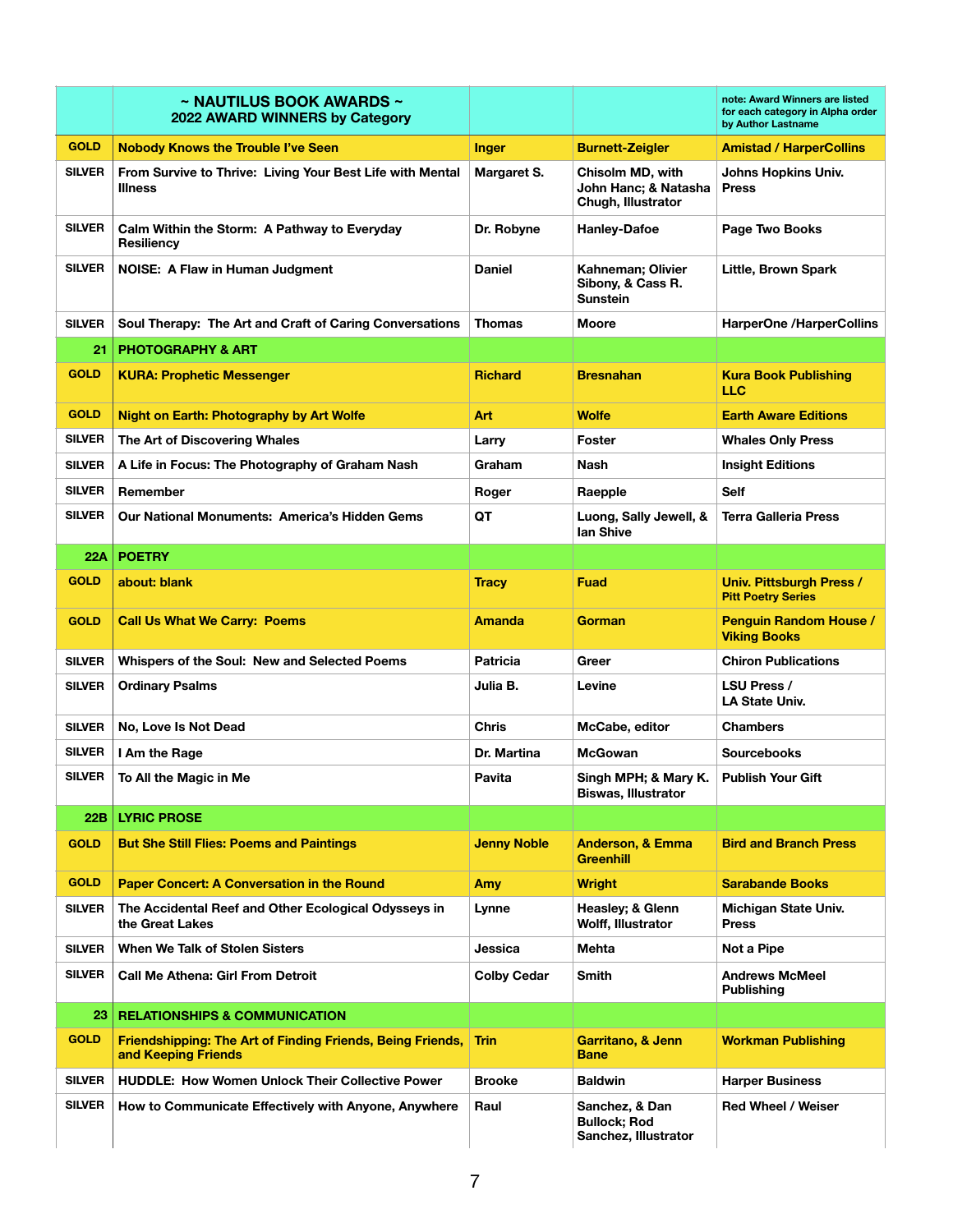|               | $\sim$ NAUTILUS BOOK AWARDS $\sim$<br>2022 AWARD WINNERS by Category                                                                                              |                                 |                                                                 | note: Award Winners are listed<br>for each category in Alpha order<br>by Author Lastname |
|---------------|-------------------------------------------------------------------------------------------------------------------------------------------------------------------|---------------------------------|-----------------------------------------------------------------|------------------------------------------------------------------------------------------|
| <b>SILVER</b> | Untangling You: How can I be grateful when I feel so<br>resentful?                                                                                                | Kerry                           | <b>Howells</b>                                                  | <b>Major Street Publishing</b>                                                           |
| <b>SILVER</b> | Invitation to Intimacy: What the Marriage of two<br><b>Couples-Therapists Reveals about Risk, Transformation</b><br>and the Astonishing Healing Power of Intimacy | Judy                            | Tiesel-Jensen                                                   | <b>Et Alia Press</b>                                                                     |
| 24A           | <b>RELIGION-SPIRITUALITY / Eastern Traditions</b>                                                                                                                 |                                 |                                                                 |                                                                                          |
| <b>GOLD</b>   | Destroyer of Sorrow: Illustrated Series based on the<br><b>Ramavana</b>                                                                                           | <b>Vrinda</b>                   | <b>Sheth</b>                                                    | <b>Mandala Publishing</b>                                                                |
| <b>GOLD</b>   | The Garden of Flowers and Weeds: New translation and<br>commentary on the Blue Cliff Record                                                                       | <b>Matthew</b><br><b>Juksan</b> | <b>Sullivan</b>                                                 | <b>Monkfish Book Publishing</b>                                                          |
| <b>SILVER</b> | Adventure in Zanskar                                                                                                                                              | Amy                             | <b>Edelstein</b>                                                | <b>Emergence Education</b><br><b>Press</b>                                               |
| <b>SILVER</b> | Mindfulness: Walking with Jesus and Buddha                                                                                                                        | <b>Sister Annabel</b>           | Laity                                                           | <b>Orbis Books</b>                                                                       |
| <b>SILVER</b> | <b>Words of Wisdom</b>                                                                                                                                            | -                               | <b>Ram Dass</b>                                                 | <b>Mandala Publishing</b>                                                                |
| 24B           | <b>RELIGION-SPIRITUALITY / Western Traditions</b>                                                                                                                 |                                 |                                                                 |                                                                                          |
| <b>GOLD</b>   | <b>Sacred Earth, Sacred Soul</b>                                                                                                                                  | <b>John Philip</b>              | <b>Newell</b>                                                   | <b>HarperOne /HarperCollins</b>                                                          |
| <b>GOLD</b>   | The Hours of the Universe: Reflections on God, Science,<br>and the Human Journey                                                                                  | <b>Ilia</b>                     | Delio, OSF                                                      | <b>Orbis Books</b>                                                                       |
| <b>SILVER</b> | A Pilgrimage of Paradoxes: A Backpacker's Encounters<br>with God and Nature                                                                                       | <b>Mark</b>                     | Clavier                                                         | <b>Bloomsbury Publishers</b>                                                             |
| <b>SILVER</b> | Not So Black and White: An Invitation to Honest<br><b>Conversation about Race and Faith</b>                                                                       | Reggie                          | Dabbs, & John Driver                                            | Zondervan                                                                                |
| <b>SILVER</b> | Saint Hildegard: Ancient Insights for Modern Seekers                                                                                                              | Susan                           | Garthwaite                                                      | <b>She Writes Press</b>                                                                  |
| <b>SILVER</b> | <b>Wholehearted Faith</b>                                                                                                                                         | <b>Rachel Held</b>              | Evans, with Jeff Chu                                            | <b>HarperOne /HarperCollins</b>                                                          |
| <b>SILVER</b> | The Divine Heart: Seven Ways to Live in God's Love                                                                                                                | Colette                         | Lafia                                                           | <b>Monkfish Book Publishing</b>                                                          |
| <b>SILVER</b> | The Mystery Tradition of Miraculous Conception: Mary<br>and the Lineage of Virgin Births                                                                          | <b>Marguerite</b><br>Mary       | <b>Rigoglioso PhD</b>                                           | <b>Inner Traditions</b>                                                                  |
| 24C           | <b>RELIGION-SPIRITUALITY / Other Traditions</b>                                                                                                                   |                                 |                                                                 |                                                                                          |
| <b>GOLD</b>   | <b>Becoming Medicine: Pathways of Initiation into a Living</b><br><b>Spirituality</b>                                                                             | David R.                        | Kopacz MD, & Joseph<br><b>Rael (Beautiful Painted</b><br>Arrow) | <b>Condor and Eagle Press</b>                                                            |
| <b>SILVER</b> | Divine Sparks: Interfaith Wisdom for a Postmodern<br>World                                                                                                        | <b>Starr Regan</b>              | <b>DiCiurcio</b>                                                | <b>DartFrog Plus</b>                                                                     |
| <b>SILVER</b> | <b>Artist Shaman Healer Sage</b>                                                                                                                                  | <b>Katherine</b>                | Skaggs, author &<br>illustrator                                 | Satiama Publishing                                                                       |
| <b>SILVER</b> | Symbol and Synchronicity: Learning the Soul's Language<br>in Dreams and Waking Life                                                                               | Julie                           | Loar                                                            | <b>Satiama Publishing</b>                                                                |
| <b>SILVER</b> | Fat Moons and Hunger Moons: Turn of the Seasons for<br><b>Northwoods Natives</b>                                                                                  | <b>Tamarack</b>                 | Song, & Moses (Amik)<br><b>Beaver</b>                           | <b>Snow Wolf Publishing</b>                                                              |
| 25            | <b>SCIENCE &amp; COSMOLOGY</b>                                                                                                                                    |                                 |                                                                 |                                                                                          |
| <b>GOLD</b>   | Of Sound Mind: How Our Brain Constructs a Meaningful<br><b>Sonic World</b>                                                                                        | <b>Nina</b>                     | <b>Kraus</b>                                                    | <b>The MIT Press</b>                                                                     |
| <b>GOLD</b>   | How to Talk to a Science Denier: Conversations with Flat<br><b>Earthers, Climate Deniers, and others</b>                                                          | Lee                             | <b>McIntyre</b>                                                 | <b>The MIT Press</b>                                                                     |
| <b>SILVER</b> | The Web of Meaning: Integrating Science and Traditional<br>Wisdom to Find Our Place in the Universe                                                               | Jeremy                          | Lent                                                            | <b>New Society Publisher</b>                                                             |
| <b>SILVER</b> | Brain Fever: How Vaccines Prevent Meningitis and Other<br><b>Killer Diseases</b>                                                                                  | <b>Richard</b>                  | Moxon                                                           | <b>World Scientific</b><br><b>Publishing</b>                                             |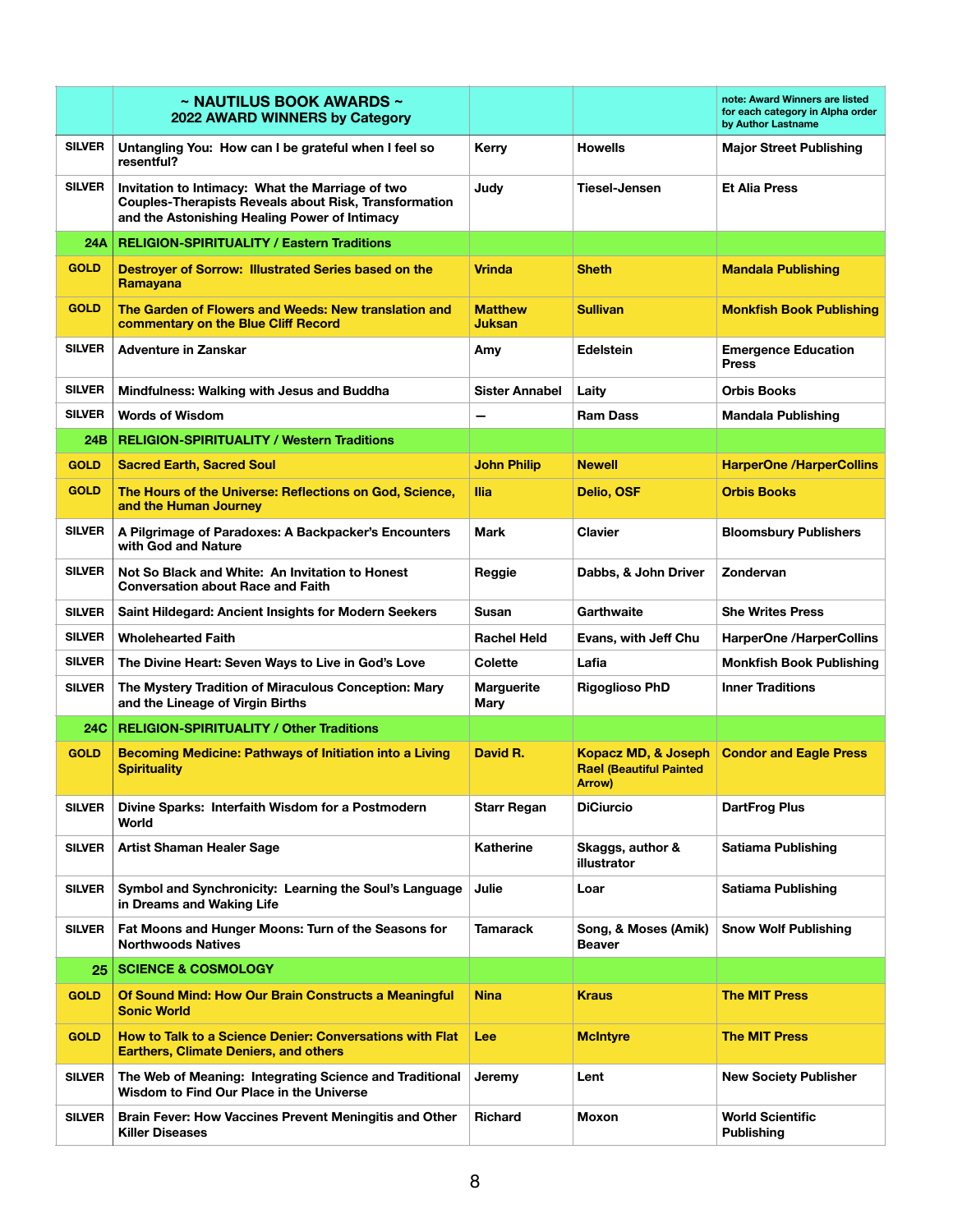|               | $\sim$ NAUTILUS BOOK AWARDS $\sim$<br>2022 AWARD WINNERS by Category                                                                         |                                  |                                                                                                | note: Award Winners are listed<br>for each category in Alpha order<br>by Author Lastname |
|---------------|----------------------------------------------------------------------------------------------------------------------------------------------|----------------------------------|------------------------------------------------------------------------------------------------|------------------------------------------------------------------------------------------|
| <b>SILVER</b> | Smarter Tomorrow: How 15 minutes of Neurohacking a<br>Day can Help You                                                                       | Elizabeth R.                     | <b>Ricker</b>                                                                                  | Little, Brown Spark                                                                      |
| <b>SILVER</b> | The Science of Channeling                                                                                                                    | Helané                           | Wahbeh ND                                                                                      | New Harbinger Pub. /<br><b>Reveal Press</b>                                              |
| 26            | <b>SOCIAL SCIENCES &amp; EDUCATION</b>                                                                                                       |                                  |                                                                                                |                                                                                          |
| <b>GOLD</b>   | <b>Worldwise Learning: A Teacher's Guide to Shaping a</b><br><b>Sustainable Future</b>                                                       | Carla                            | <b>Marschall, &amp; Elizabeth</b><br><b>O. Crawford</b>                                        | <b>Corwin / SAGE</b>                                                                     |
| <b>SILVER</b> | The Power of US                                                                                                                              | Jay                              | Van Bavel, & Dominic<br>J. Packer                                                              | Little, Brown Spark                                                                      |
| <b>SILVER</b> | <b>FLOW Learning, Opening Heart and Spirit through Nature</b>                                                                                | Joseph Bharat                    | Cornell                                                                                        | <b>Crystal Clarity Publishers</b>                                                        |
| <b>SILVER</b> | Minding Bodies: how physical space, sensation, and<br>movement affect learning                                                               | Susan                            | Hrach                                                                                          | <b>West Virginia Univ. Press</b>                                                         |
| <b>SILVER</b> | Media Reform and the Climate Emergency: Rethinking<br>Communication in the Struggle for a Sustainable Future                                 | David J.                         | Park                                                                                           | <b>Univ. Michigan Press</b>                                                              |
| <b>SILVER</b> | <b>Make Good the Promises</b>                                                                                                                | Kinshasha<br><b>Holman</b>       | <b>Conwill, and Paul</b><br>Gardullo                                                           | <b>Amistad / HarperCollins</b>                                                           |
| 27            | <b>SOCIAL CHANGE &amp; SOCIAL JUSTICE</b>                                                                                                    |                                  |                                                                                                |                                                                                          |
| <b>GOLD</b>   | <b>Wallet Activism</b>                                                                                                                       | Tanja                            | Hester                                                                                         | <b>BenBella Books</b>                                                                    |
| <b>GOLD</b>   | The Wake Up: Closing the Gap Between Good Intentions<br>and Real Change                                                                      | <b>Michelle</b><br><b>Mijung</b> | Kim                                                                                            | <b>Hachette Go</b>                                                                       |
| <b>SILVER</b> | After You Vote: A Woman's Guide to Making an Impact                                                                                          | Courtney                         | <b>Emerson</b>                                                                                 | <b>BenBella Books</b>                                                                    |
| <b>SILVER</b> | Broke in America: Seeing, Understanding, and Ending<br><b>U.S. Poverty</b>                                                                   | Joanne Samuel                    | Goldblum, & Colleen<br>Shaddox                                                                 | <b>BenBella Books</b>                                                                    |
| <b>SILVER</b> | Refusing Death: Immigrant Women and the Fight for<br><b>Environmental Justice in LA</b>                                                      | Nadia Y.                         | Kim                                                                                            | <b>Stanford Univ. Press</b>                                                              |
| <b>SILVER</b> | This Is the Fire                                                                                                                             | Don                              | Lemon                                                                                          | Little, Brown & Co.                                                                      |
| <b>SILVER</b> | The End of Bias: A Beginning; The Science and Practice<br>of Overcoming Unconscious Bias                                                     | Jessica                          | <b>Nordell</b>                                                                                 | <b>Metropolitan Books /</b><br>Henry Holt & Co.                                          |
| 28            | <b>WORLD CULTURES' GROWTH &amp; DEVELOPMENT</b>                                                                                              |                                  |                                                                                                |                                                                                          |
| <b>GOLD</b>   | <b>Towards a Natural Social Contract: Transformative</b><br>Social-Ecological Innovation for a Sustainable, Healthy &<br><b>Just Society</b> | <b>Patrick</b>                   | <b>Huntjens</b>                                                                                | Springer                                                                                 |
| <b>GOLD</b>   | The Web of Meaning: Integrating Science and Traditional<br><b>Wisdom to Find Our Place in the Universe</b>                                   | <b>Jeremy</b>                    | Lent                                                                                           | <b>New Society Publisher</b>                                                             |
| <b>SILVER</b> | <b>World as Family</b>                                                                                                                       | Vishakha                         | Desai                                                                                          | <b>Columbia Univ. Press</b>                                                              |
| <b>SILVER</b> | Indigenomics: Taking a Seat at the Economic Table                                                                                            | <b>Carol Anne</b>                | <b>Hilton MBA</b>                                                                              | <b>New Society Publisher</b>                                                             |
| <b>SILVER</b> | The Finger of God: from the Lineage of David to the<br><b>Presidency of the United States</b>                                                | Jesse L.                         | Jackson, Jr.                                                                                   | <b>Archway Publishing</b>                                                                |
| <b>SILVER</b> | I Miss the Rain in Africa: Peace Corps as a Third Act                                                                                        | <b>Nancy Daniel</b>              | Wesson                                                                                         | <b>Modern History Press</b>                                                              |
| 29            | <b>RISING TO THE MOMENT</b>                                                                                                                  |                                  |                                                                                                |                                                                                          |
| <b>GOLD</b>   | Our Changing Menu: Climate Change and the Foods We<br><b>Love and Need</b>                                                                   | <b>Michael P.</b>                | <b>Hoffmann, Carrie</b><br>Koplinka-Loehr,<br>Danielle Eiseman; &<br>Lindsey Potoff, Illust'r. | <b>Cornell Univ. Press</b>                                                               |
| <b>GOLD</b>   | <b>Universal Human: Creating Authentic Power and the</b><br><b>New Consciousness</b>                                                         | Gary                             | Zukav                                                                                          | <b>Atria Books</b>                                                                       |
| $**$          | <b>SPECIAL HONORS FOR EXCEPTIONAL CONTRIBUTION:</b><br><b>Gary Zukav - Universal Human</b>                                                   |                                  |                                                                                                |                                                                                          |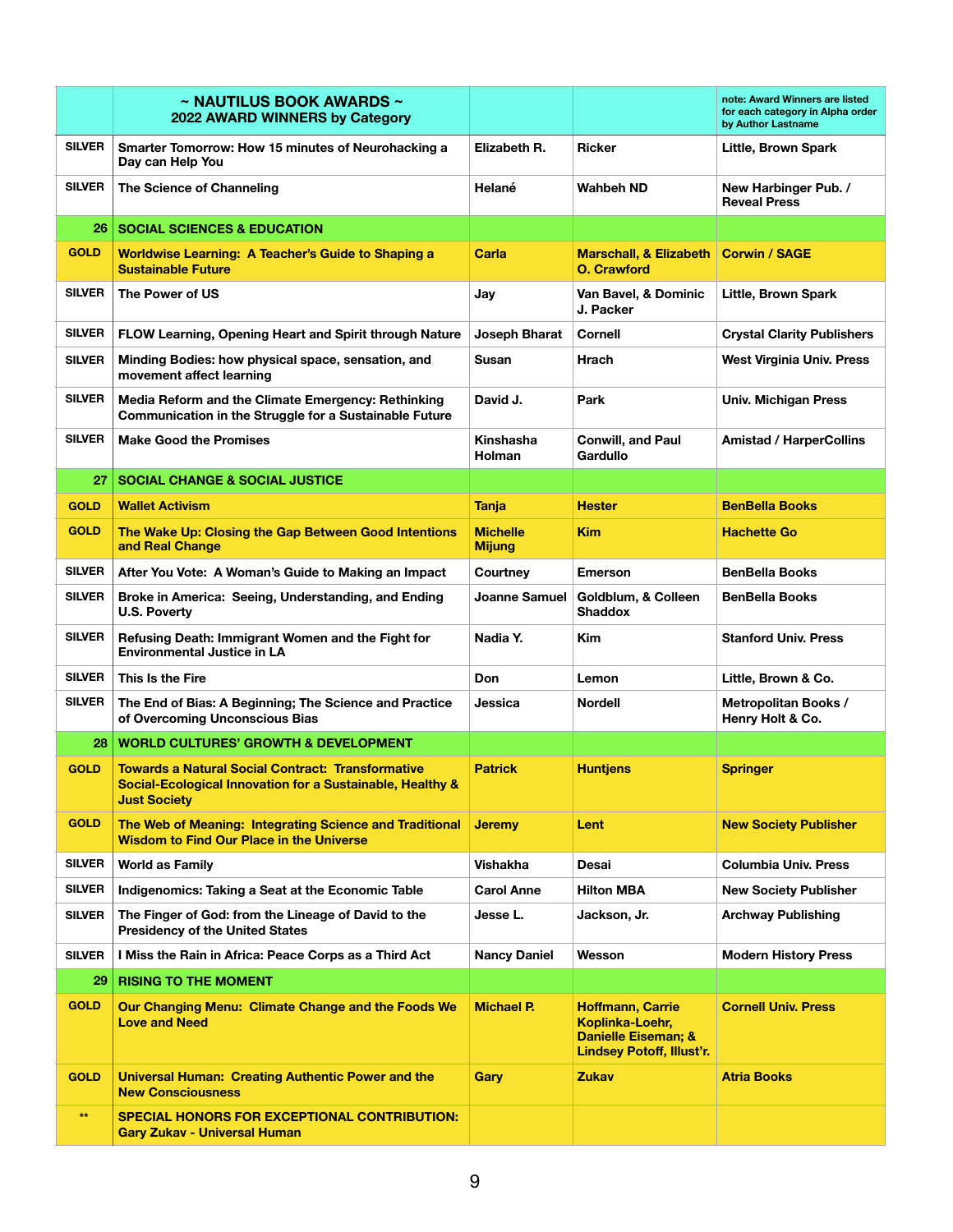|               | $\sim$ NAUTILUS BOOK AWARDS $\sim$<br>2022 AWARD WINNERS by Category                                                                                   |                     |                                                                   | note: Award Winners are listed<br>for each category in Alpha order<br>by Author Lastname |
|---------------|--------------------------------------------------------------------------------------------------------------------------------------------------------|---------------------|-------------------------------------------------------------------|------------------------------------------------------------------------------------------|
| <b>SILVER</b> | We Are Each Other's Harvest: Celebrating African<br>American Farmers, Land, and Legacy                                                                 | <b>Natalie</b>      | <b>Baszile</b>                                                    | <b>Amistad / HarperCollins</b>                                                           |
| <b>SILVER</b> | Restart: Designing a Healthy Post-Pandemic Life                                                                                                        | doreen              | dodgen-magee                                                      | <b>Rowman &amp; Littlefield</b>                                                          |
| <b>SILVER</b> | Lyrica's Journey of Ascension: A Nonverbal Autistic<br>Finds Her Power, Peace, and Purpose                                                             | Lyrica              | Marquez, & Gayle Lee                                              | <b>Mialee LLC</b>                                                                        |
| <b>SILVER</b> | Worldwise Learning: A Teacher's guide to Shaping a<br><b>Sustainable Future</b>                                                                        | Carla               | Marschall, & Elizabeth<br>Crawford                                | Corwin / SAGE                                                                            |
| <b>SILVER</b> | Global Unitive Healing: Integral Skills for Personal and<br><b>Collective Transformation</b>                                                           | Elena               | Mustakova                                                         | Light on Light Press &<br><b>Sacred Stories Publishing</b>                               |
| <b>SILVER</b> | Raising Resilient Kids: 8 principles for bringing up<br>healthy, happy, successful children who can overcome<br>obstacles and thrive despite adversity | <b>Rhonda</b>       | Spencer-Hwang                                                     | <b>Tyndale</b>                                                                           |
| 30A           | <b>PICTURE BOOKS / Fiction</b>                                                                                                                         |                     |                                                                   |                                                                                          |
| <b>GOLD</b>   | <b>The Rescuer of Tiny Creatures</b>                                                                                                                   | <b>Curtis</b>       | <b>Manley; &amp; Lucy Ruth</b><br><b>Cummins, Illust'r.</b>       | <b>Roaring Brook Press</b>                                                               |
| <b>SILVER</b> | The Jar Menagerie                                                                                                                                      | <b>Monica</b>       | Babich; & C.S. Fritz,<br>Illust'r.                                | Self-Published                                                                           |
| <b>SILVER</b> | Ping Meets Pang: A story of otherness, differences, and<br>friendship                                                                                  | <b>Mary Jane</b>    | Begin, author &<br>Illust'r.                                      | <b>Wyatt-MacKenzie</b>                                                                   |
| <b>SILVER</b> | The Power of Gratitude: Unlocking Hidden Treasures                                                                                                     | <b>Ruth</b>         | Maille; & Pardeep<br>Mehra, Illust'r.                             | Self-Published                                                                           |
| <b>SILVER</b> | Wiggles, Stomps, & Squeezes Calm My Jitters Down: A<br>picture book celebrating neurodiversity                                                         | <b>Lindsey Rowe</b> | Parker; & Rebecca<br>Burgess, Illust'r.                           | <b>BQB Publishing</b>                                                                    |
| <b>SILVER</b> | The Night the Monsters Came                                                                                                                            | Junia               | Wonders; & Lisa<br>Ciccone, Illust'r.                             | <b>Gmuer Verlag</b>                                                                      |
| 30B           | <b>PICTURE BOOKS / Non-Fiction</b>                                                                                                                     |                     |                                                                   |                                                                                          |
| <b>GOLD</b>   | <b>SEEDS</b>                                                                                                                                           | <b>Carme</b>        | <b>Lemniscates</b>                                                | <b>Candlewick Studio</b>                                                                 |
| <b>SILVER</b> | Chi Chi the Rescue Dog: Never Give Up                                                                                                                  | Elizabeth           | Howell; & Blayne Fox,<br>Illust'r.                                | <b>Brown Books Kids</b>                                                                  |
| <b>SILVER</b> | <b>One Drop, Endless Ripples</b>                                                                                                                       | Jayshree L.         | Patel; & Alexandra<br>McLellan, Illust'r.                         | <b>Ripple Press</b>                                                                      |
| <b>SILVER</b> | Have You Ever Wondered What You Will Be?                                                                                                               | Junia               | <b>Wonders: &amp; Chiara</b><br>Nasi, Illust'r.                   | <b>Gmuer Verlag</b>                                                                      |
| 31A           | <b>CHILDREN'S ILLUSTRATED / Fiction</b>                                                                                                                |                     |                                                                   |                                                                                          |
| <b>GOLD</b>   | <b>Because You Are Here</b>                                                                                                                            | <b>Dr. Yasmin</b>   | <b>Salleh; &amp; Amanda</b><br>Merrifield, Illust'r.              | <b>Kook Village Pty Ltd.</b>                                                             |
| $\star\star$  | <b>SPECIAL HONORS AS BEST OF CHILDREN'S BOOKS:</b><br><b>Because You Are Here</b>                                                                      |                     |                                                                   |                                                                                          |
| <b>GOLD</b>   | Eala: Mother Swan / La Madre Cisne                                                                                                                     | <b>Ayn Cates</b>    | <b>Sullivan; &amp; Paige</b><br><b>Ozma Ashmore,</b><br>Illust'r. | <b>Infinite Light Publishing &amp;</b><br><b>Media</b>                                   |
| <b>SILVER</b> | I Love You, Fiorella, Flaws and All!                                                                                                                   | Cindy A.            | Bell; & Emily House,<br>Illust'r.                                 | <b>Suzy and Scout</b><br><b>Publishing</b>                                               |
| <b>SILVER</b> | <b>Little Mountain</b>                                                                                                                                 | Caryn               | Hartman; & Lynsi<br>Godwin, Illust'r.                             | Pema Publishing                                                                          |
| <b>SILVER</b> | <b>Desmond Gets Free</b>                                                                                                                               | Matt                | Meyer; & Khim Fam,<br>Illust'r.                                   | <b>Skinner House Books</b>                                                               |
| <b>SILVER</b> | Finding God in All I See, Finding God in You and Me                                                                                                    | <b>MaryEllen</b>    | Weber; & Kari Vick,<br>Illust'r.                                  | <b>Beaver's Pond Press</b>                                                               |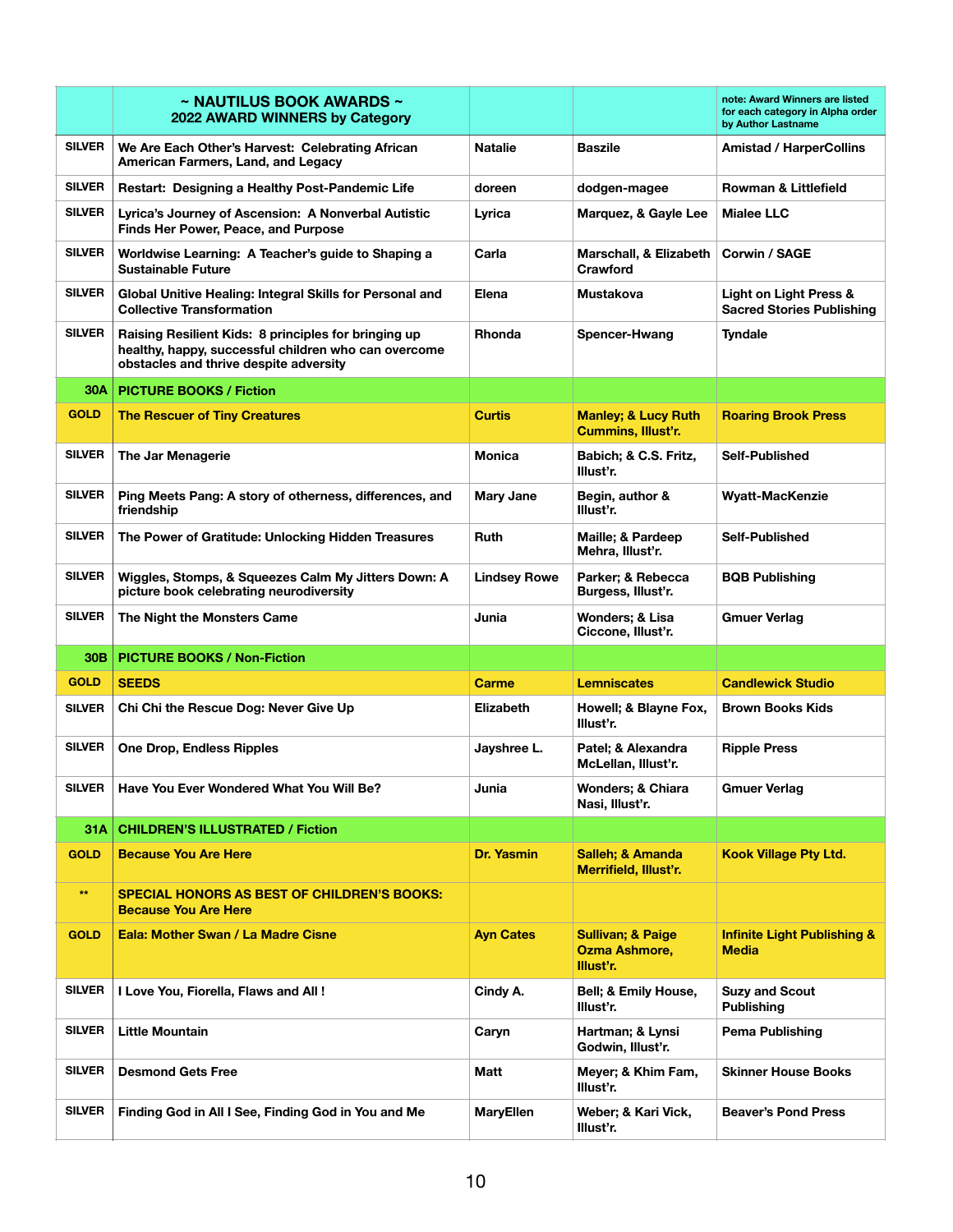|               | $\sim$ NAUTILUS BOOK AWARDS $\sim$<br>2022 AWARD WINNERS by Category                       |                 |                                                                         | note: Award Winners are listed<br>for each category in Alpha order<br>by Author Lastname |
|---------------|--------------------------------------------------------------------------------------------|-----------------|-------------------------------------------------------------------------|------------------------------------------------------------------------------------------|
| <b>SILVER</b> | <b>Evie and the Bushfire</b>                                                               | <b>Becky</b>    | Westbrook; & Jet<br>James, Illust'r.                                    | <b>Stormbird Press</b>                                                                   |
| 31B.          | <b>CHILDREN'S ILLUSTRATED / Non-Fiction</b>                                                |                 |                                                                         |                                                                                          |
| <b>GOLD</b>   | <b>Monarch Butterflies</b>                                                                 | Ann             | Hobbie, author &<br>Illust'r.                                           | <b>Storey Publishing</b>                                                                 |
| <b>GOLD</b>   | <b>WATER: A Deep Dive of Discovery</b>                                                     | <b>Christy</b>  | <b>Mihaly; &amp; Mariona</b><br>Cabassa, Illust'r.                      | <b>Barefoot Books</b>                                                                    |
| <b>SILVER</b> | Sounds All Around: A Guide to Onomatopoeias Around<br>the World                            | Dr. James       | Chapman                                                                 | <b>Andrews McMeel</b><br><b>Publishing</b>                                               |
| <b>SILVER</b> | Planet Power: Explore the World's Renewable Energy                                         | Stacy P.        | Clark; & Annalisa<br>Beghelli, Illust'r.                                | <b>Barefoot Books</b>                                                                    |
| <b>SILVER</b> | Under the Stars: Astrophysics for Everyone                                                 | Lisa            | Harvey-Smith; & Mel<br>Matthews, Illust'r.                              | <b>World Scientific</b><br><b>Publishing</b>                                             |
| <b>SILVER</b> | Who Needs a Forest Fire?                                                                   | Paula           | Henson; & Sue Todd,<br><b>Emily Underwood,</b><br><b>Illustrators</b>   | Terra Bella Books                                                                        |
| 32            | <b>MID-GRADES / Fiction</b>                                                                |                 |                                                                         |                                                                                          |
| <b>GOLD</b>   | <b>Everything Together: A Second Dad Wedding</b>                                           | <b>Benjamin</b> | Klas; & Fan Arroyo,<br>Illust'r.                                        | One Elm Books /<br><b>Red Chair Press</b>                                                |
| <b>GOLD</b>   | <b>The S.O.U.R.C.E.</b>                                                                    | Suzanna L.      | Royse; & Jo<br>Gershman, Tara<br>Larsen Chang,<br><b>Illustrators</b>   | <b>Fulton Books</b>                                                                      |
| <b>SILVER</b> | <b>Barefoot Dreams of Petra Luna</b>                                                       | Alda P.         | <b>Dobbs</b>                                                            | <b>Sourcebooks</b>                                                                       |
| <b>SILVER</b> | The Crown of Light: An Ancient Legend, A Lovestruck<br>Heroine, A Journey for Peace        | Rivera          | Sun                                                                     | <b>Rising Sun Press Works</b>                                                            |
| 33.           | <b>MID-GRADES / Non-Fiction</b>                                                            |                 |                                                                         |                                                                                          |
| <b>GOLD</b>   | Hear My Voice / Escucha mi voz                                                             | <b>Warren</b>   | <b>Binford</b>                                                          | <b>Workman Publishing</b>                                                                |
| <b>GOLD</b>   | <b>Earth's Incredible Oceans</b>                                                           | Jess            | <b>French, &amp; Claire</b><br><b>McElfatrick</b>                       | DK / division of Penguin<br><b>Random House</b>                                          |
| <b>GOLD</b>   | <b>Rise Up: Ordinary Kids with Extraordinary Stories</b>                                   | <b>Amanda</b>   | Li, and Amy Blackwell                                                   | <b>Andrews McMeel</b><br><b>Publishing</b>                                               |
| <b>SILVER</b> | Be the Dragon: 9 Keys to Unlocking Your Inner Magic                                        | Catherine J.    | <b>Manning; &amp; Melanie</b><br>Demmer, Illust'r.                      | Workman Publishing                                                                       |
| <b>SILVER</b> | The One and Only You! How to Be Your Best, Truest,<br>You-est You                          | Nicole Jon      | Sievers; Darcy Cline,<br><b>Illust'r, Ruth Matinko-</b><br>Wald, editor | <b>Imaginal Discs Press</b>                                                              |
| 34            | <b>YOUNG ADULT / Fiction</b>                                                               |                 |                                                                         |                                                                                          |
| <b>GOLD</b>   | Up All Night: 13 Stories between Sunset and Sunrise                                        | Laura           | Silverman, editor                                                       | <b>Algonquin Young Readers</b>                                                           |
| <b>SILVER</b> | <b>Lincoln in Springfield</b>                                                              | Jan'            | Jacobi                                                                  | <b>Reedy Press</b>                                                                       |
| <b>SILVER</b> | <b>The Dreamcatcher Codes</b>                                                              | <b>Barbara</b>  | Newman                                                                  | <b>Green Writers Press</b>                                                               |
| <b>SILVER</b> | <b>FEDOR</b> [Historical Fiction]                                                          | Brant           | <b>Vickers</b>                                                          | <b>Atmosphere Press</b>                                                                  |
| 35            | <b>YOUNG ADULT / Non-Fiction</b>                                                           |                 |                                                                         |                                                                                          |
| <b>GOLD</b>   | <b>EARTH Will Survive * But we may not</b>                                                 | <b>Katie</b>    | <b>Coppens</b>                                                          | Tumblehome, Inc.                                                                         |
| <b>GOLD</b>   | <b>Diary of a Young Naturalist</b>                                                         | Dara            | <b>McAnulty</b>                                                         | <b>Ebury Press</b>                                                                       |
| $\star\star$  | <b>SPECIAL HONORS AS BEST OF MID-GRADE &amp; YA:</b><br><b>Diary of a Young Naturalist</b> |                 |                                                                         |                                                                                          |